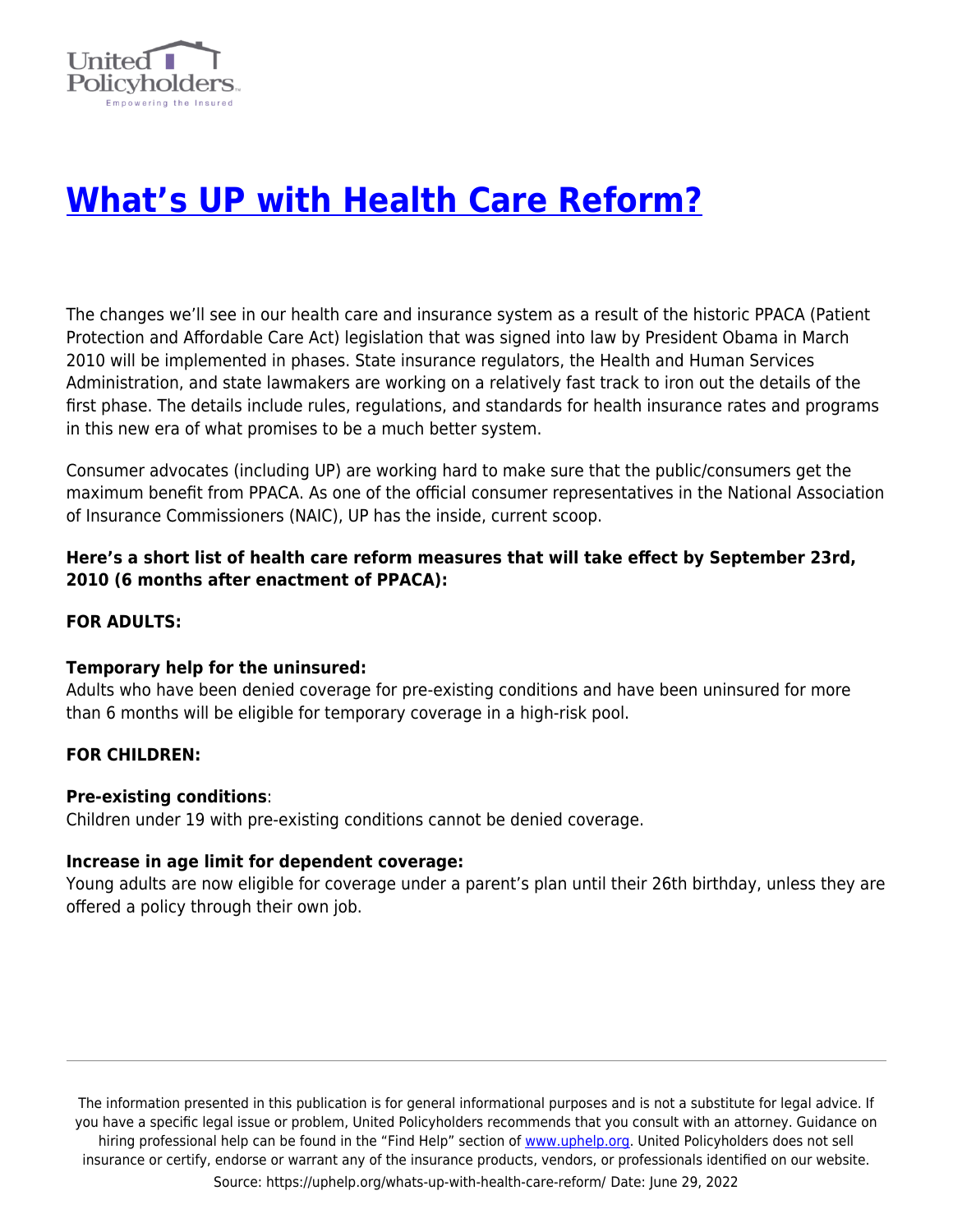

## **FOR SENIORS:**

## **Rebates for seniors in the "donut hole":**

A \$250 rebate will be offered to seniors who have reached the gap (or "donut hole") in their Medicare Part D prescription drug coverage.

# **FOR ALL:**

### **Restrictions on rescissions:**

Fraud will be the only acceptable reason for insurers to rescind policies. Insurers must notify policyholders prior to cancellation.

### **Elimination of lifetime limits:**

Existing insurance plans will no longer be allowed to put lifetime caps on coverage for "essential benefits."

## **FOR BUSINESSES:**

## **Incentives for small businesses through tax breaks:**

Small businesses (less than 25 employees, with average wages of <\$50K) that choose to contribute toward their workers' health premiums can receive a tax credit of up to 35 percent of premium costs.

### **Big businesses face fines for no coverage**

Larger companies (more than 50 employees) are now required to offer coverage to their workers, and will be fined (up to \$2000) for each employee who purchases a plan through the Health Benefit Exchanges.

# **Here is a sampling of other important changes you can expect by 2014:**

- **Fair premiums:** The only factors that can influence the cost of premiums are age, smoking, where you live, and whether coverage is for an individual or a family.
- **Prohibition of discrimination/ Preexisting condition exclusions:** An individual cannot be denied coverage for preexisting conditions, claims experience, disability, etc.
- **Mandatory coverage:** Individuals who do not have coverage by 2014 will pay a penalty.
- **"Health Benefit Exchanges**": Each state will establish at least one Exchange, which is a

The information presented in this publication is for general informational purposes and is not a substitute for legal advice. If you have a specific legal issue or problem, United Policyholders recommends that you consult with an attorney. Guidance on hiring professional help can be found in the "Find Help" section of [www.uphelp.org.](http://www.uphelp.org/) United Policyholders does not sell insurance or certify, endorse or warrant any of the insurance products, vendors, or professionals identified on our website. Source: https://uphelp.org/whats-up-with-health-care-reform/ Date: June 29, 2022